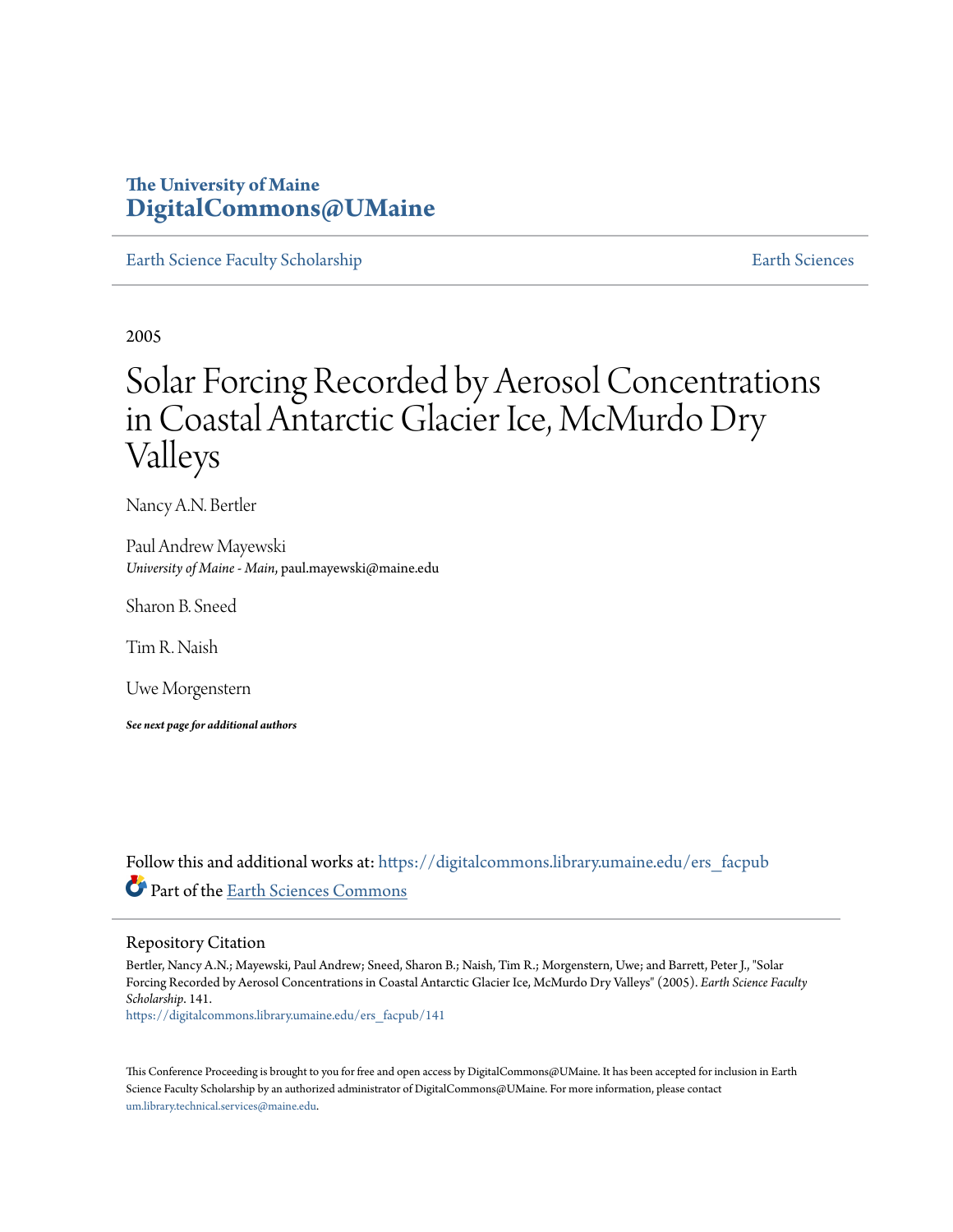#### **Authors**

Nancy A.N. Bertler, Paul Andrew Mayewski, Sharon B. Sneed, Tim R. Naish, Uwe Morgenstern, and Peter J. Barrett

This conference proceeding is available at DigitalCommons@UMaine: [https://digitalcommons.library.umaine.edu/ers\\_facpub/141](https://digitalcommons.library.umaine.edu/ers_facpub/141?utm_source=digitalcommons.library.umaine.edu%2Fers_facpub%2F141&utm_medium=PDF&utm_campaign=PDFCoverPages)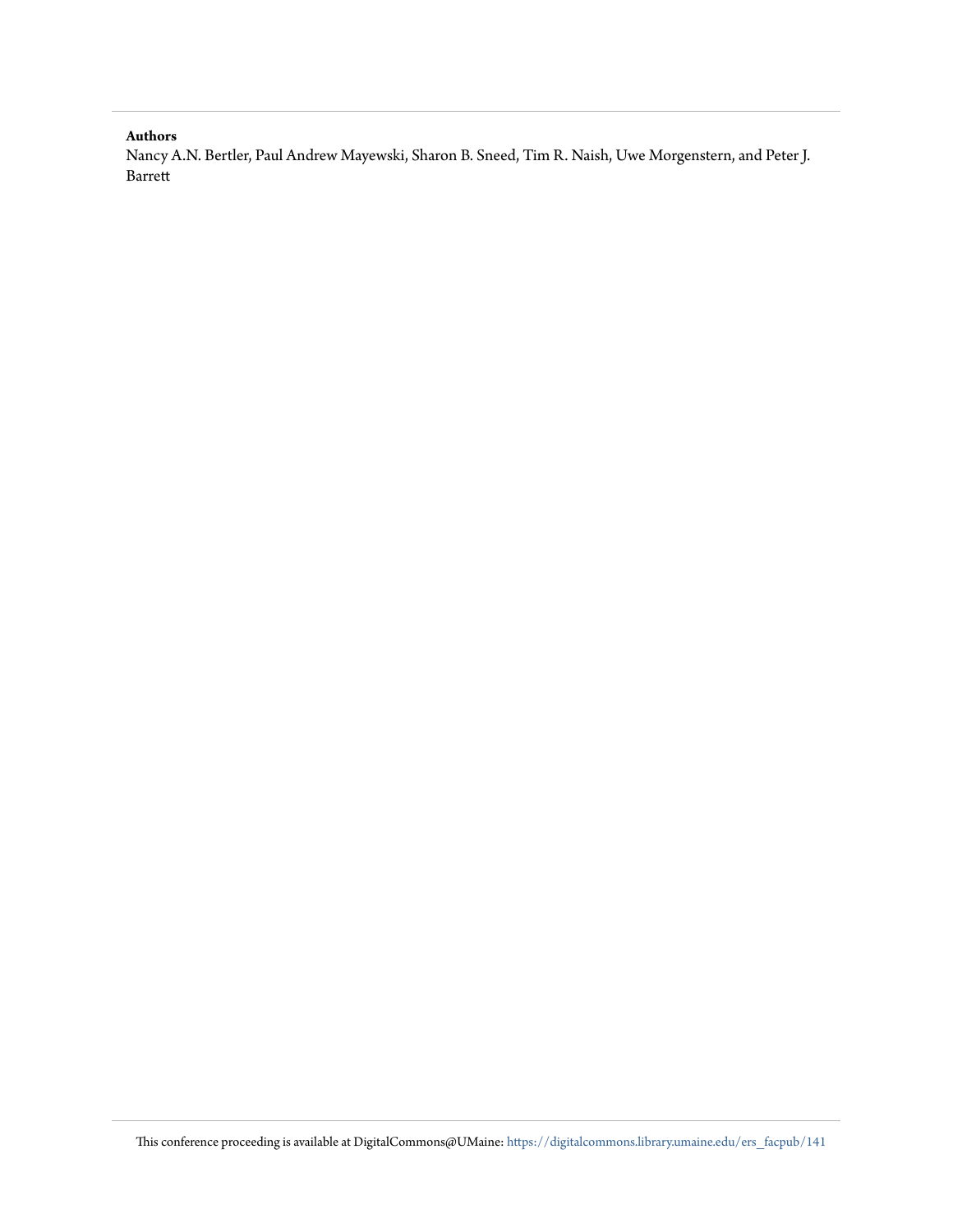## Solar forcing recorded by aerosol concentrations in coastal Antarctic glacier ice, McMurdo Dry Valleys

Nancy A.N. BERTLER,<sup>1</sup> Paul A. MAYEWSKI,<sup>2</sup> Sharon B. SNEED,<sup>2</sup> Tim R. NAISH,<sup>3,1</sup><br>Uwe MORGENSTERN,<sup>3</sup> Peter J. BARRETT<sup>1</sup>

<sup>1</sup> Antarctic Research Centre, Victoria University, PO Box 600, Wellington, New Zealand E-mail: Nancy.Bertler@vuw.ac.nz <sup>2</sup> Climate Change Institute, University of Maine, Orono, ME 04469, USA <sup>3</sup>GNS Science, PO Box 30368, Lower Hutt, New Zealand

ABSTRACT. Ice-core chemistry data from Victoria Lower Glacier, Antarctica, suggest, at least for the last 50 years, a direct influence of solar activity variations on the McMurdo Dry Valleys (MDV) climate system via controls on air-mass input from two competing environments: the East Antarctic ice sheet and the Ross Sea. During periods of increased solar activity, when total solar irradiance is relatively high, the MDV climate system appears to be dominated by air masses originating from the Ross Sea, leading to higher aerosol deposition. During reduced solar activity, the Antarctic interior seems to be the dominant air-mass source, leading to lower aerosol concentration in the ice-core record. We propose that the sensitivity of the MDV to variations in solar irradiance is caused by strong albedo differences between the ice-free MDV and the ice sheet.

#### **INTRODUCTION**

With increasing atmospheric greenhouse-gas concentrations and the prospect of climate instability (Houghton and others, 2001; Mayewski and White, 2002), policy-makers are seeking improved climate predictions of the next few decades in order to develop mitigation and adaptation strategies. Along with greenhouse gases, solar radiation plays an important role in influencing climate. A key to understanding future climate change on human timescales lies in an ability to reconstruct past solar irradiance variations, and thus understand their potential as an important parameter that shapes our climate and might buffer or enhance increasing anthropogenic influences (Lean and Rind, 1994, 1998; Beer and others, 2000).

Many records show empirical correlations with variations in solar activity, but often the physical processes of the forcing (pathway of the energy distribution) are not well understood (Hoyt and Schatten, 1997; Rind, 2002). Here we discuss a potential proxy for past solar radiation variation from ice-core data and propose a forcing mechanism. We suggest that the McMurdo Dry Valleys (MDV), Antarctica, might be used as a radiation meter and the adjacent Victoria Lower Glacier (VLG) as a data logger, which could allow the reconstruction of past solar radiation variations (Fig. 1).

#### SEASONAL RADIATIVE FORCING OF THE MDV **CLIMATE SYSTEM**

The Victoria Valley is the northernmost of the MDV, and its climate is characterized by two seasonal modes (Bertler and others, 2004). For most of the year, Victoria Valley receives airflow from the East Antarctic ice sheet (EAIS) dominated by katabatic winds. During winter, the large longwave radiation loss of the ice-free area, which is devoid of the insulating ice layer found over much of the rest of Antarctica (King and Turner, 1997), causes Victoria Valley to be at least as cold as the adjacent EAIS (Doran and others, 2002). During summer, however, incoming radiation warms the dark, rocky surface of the ice-free valleys more intensively than the high-albedo

surfaces of the surrounding snow-covered glaciers, producing some of the largest seasonal temperature ranges observed in Antarctica (Doran and others, 2002). Radiation measurements during the 2000/01 austral summer show typical albedo values of the MDV and glacial surfaces of 27– 96%, respectively (Hendrikx, 2001). Contemporary measurements of surface temperatures during the summer showed that the rocky slopes of Victoria Valley are +17°C, compared with ambient air temperatures well below freezing at around  $-8^{\circ}$ C (Bertler and others, 2004). As a consequence, the air above the ice-free valleys warms significantly more than the air above glacier ice. Gravitational winds from the EAIS that descend into Victoria Valley warm over the heated rocks and ascend to an altitude of thermal equilibrium with the surrounding air mass. The warming creates a surface lowpressure cell that promotes airflow from the Ross Sea across VLG (Bertler and others, 2004). Weather stations deployed at VLG during the summer months in 1999/2000 and 2000/01 confirm the summer dominance of easterly winds (Hendrikx, 2001), also found in neighbouring Wright and Taylor Valleys along with westerlies during the winter months (Doran and others, 2002; Bertler and others, 2004). It is important to note that the change in atmospheric circulation is not due to changes in cyclonic activity but due to extreme differences in albedo between the valleys and the ice sheet creating a polar mini-version of a monsoonal climate regime (Bertler and others, 2004).

While changes in radiation absorbance have been shown to drive the seasonal aerosol input to Victoria Valley, here we aim to investigate causes of atmospheric circulation patterns on interannual to decadal timescales.

#### THE VLG ICE-CORE RECORD

The VLG is a small  $(125 \text{ km}^2)$  valley glacier, with a maximum thickness of about 350m, blocking the coastal end of Victoria Valley (Fig. 1). A local accumulation dome, located at 624 m a.s.l., divides the glacier into two ice masses: one flows westward into the Victoria Valley; the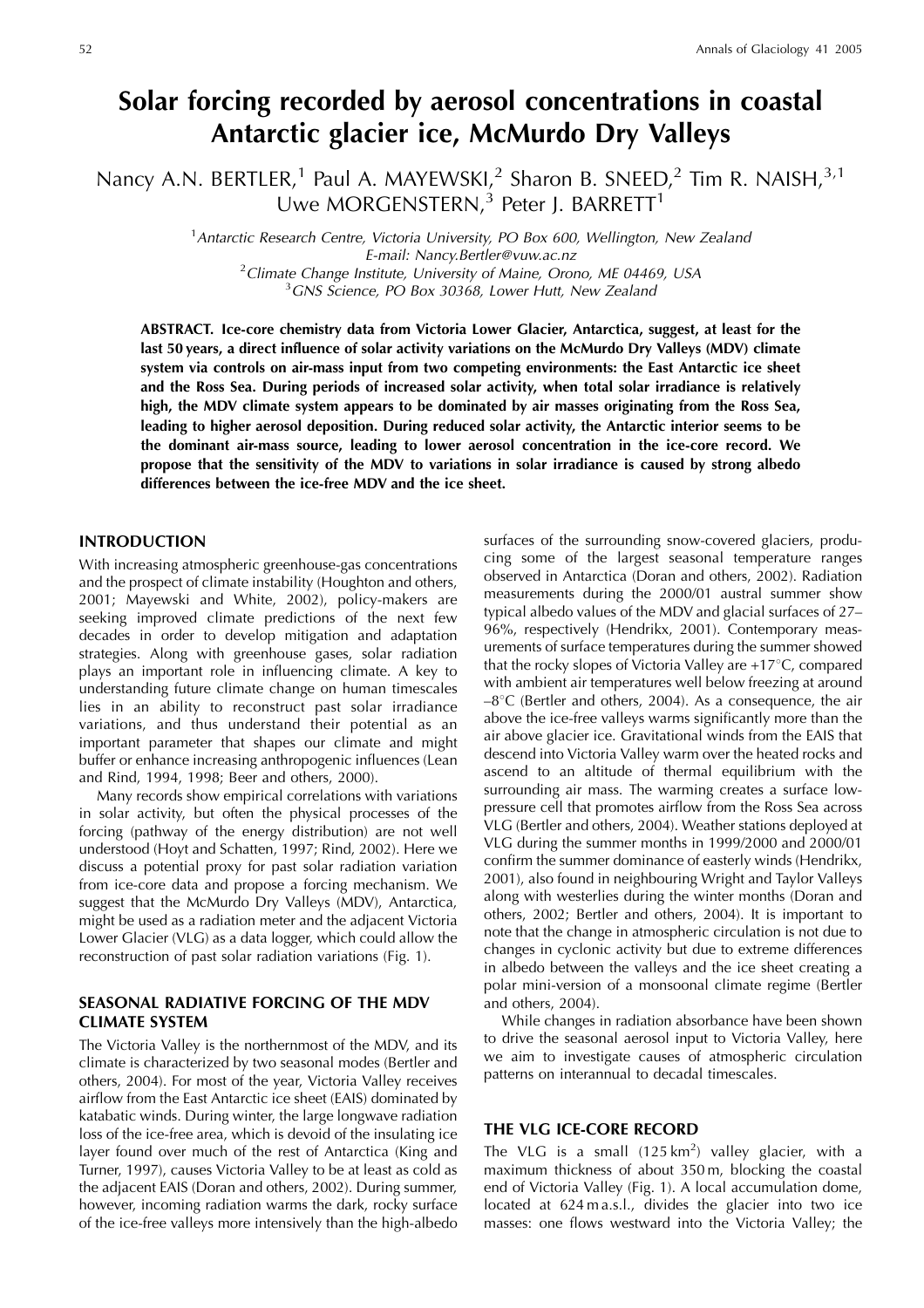

Fig. 1. Map of the McMurdo Dry Valleys (MDV) and vicinity. Victoria Lower Glacier (VLG) lies between the Ross Sea, the MDV and the East Antarctic ice sheet (EAIS). A-A' represents the approximate location of the schematic transect shown in Figure 4. (Source map: NASA Goddard Space Flight Center image) (31 December 2001) from moderate-resolution imaging spectroradiometer (MODIS) sensor (J. Descloitres, MODIS Land Rapid Response Team.) Right inset: Location in Antarctica.

other flows eastward towards the coast, into Wilson Piedmont Glacier (Fig. 1). Borehole temperature measurement at 10-15 m depth suggest an annual average temperature of -22.6°C. Occasional melt layers that occur randomly in the core show no correlation with the chemistry record (Bertler, 2004). Furthermore, no wash-out effects are observed (Fig. 2). Ground-penetrating radar profiling and mass-balance measurements demonstrate that VLG moves with a moderate velocity of about  $1 \text{ m a}^{-1}$ , an absence of flow disturbances in the catchment of the drill site, and a positive mass balance at least since 2000, when the measurements started (Bertler, 2004).

A 182 m ice core was recovered at the dome (77°19.810'S, 162°31.991'E) during the 2001/02 field season. Here we present data for the period 1950-2000, as the uppermost 11 cm of the core (year 2001) were lost  $(Fig. 2)$ .

Major-ion concentrations were measured for cations  $(Na^+, K^+, Mg^{2+}, Ca^{2+})$  using Dionex<sup>TM</sup> ion chromatography with Dionex CS12 column and 20 mM methanesulfonic acid eluant. Anion concentrations (Cl<sup>-</sup>, NO<sub>3</sub><sup>-</sup>, SO<sub>4</sub><sup>2-</sup>) were measured with a Dionex AS11 column and 6.0 mM NaOH eluant. For both measurements a 0.25 mL sample loop was used. The ice core was sampled with a continuous melter at ~2 cm resolution. Control samples of frozen ultra-pure water  $(18 \text{ M}\Omega \text{ MilliQ}^{TM})$  show that no significant contamination occurred during sampling and processing of the core.

The record was dated using high-resolution tritium measurements (Fig. 2; Table 1) to identify the arrival of bomb tritium during the atmospheric nuclear weapons testing period (Pourchet and Pinglot, 1979). During Antarctic winters, the absence of the tropopause promotes transfer of this bomb tritium from the stratosphere to the troposphere, with pronounced peaks preserved in winter snow, albeit with a 2 year time lag (Taylor, 1971). For tritium determination in the upper VLG ice core, vacuum distillation was used to separate tritium from other beta fallout



Fig. 2. Snowpack chemistry measurements for VLG ice-core record, AD 2000-1950. Concentrations are in  $\mu$ g L<sup>-1</sup>; scales are logarithmic. EOF\_1 represents time series calculated with empirical orthogonal function analysis (see text and Table 1 for explanation). Solid diamonds show independent tritium age benchmarks.

components in the ice samples, and tritium concentrations were measured using ultra-low-level liquid scintillation spectrometry (QuantulusTM) without enrichment (Morgenstern and Taylor, in press). In total, 144 tritium samples were measured, identifying ten characteristic seasonal tritium peaks between 1957 and 1967 with  $\pm 0.2 - 0.3$  years age uncertainty, and seven characteristic peak clusters in the

Table 1. Tritium ages and uncertainties. A total of 144 tritium samples were measured and 17 characteristic peaks or peak clusters identified. In the time period 1957.7-1966.7, ten well-developed seasonal tritium peaks are found, while seven peak clusters were identified in the younger part of the core. The dating uncertainty (analytical and sampling resolution) associated with seasonal peaks lies between 0.2-0.3 years and 1.5 years for peak clusters

| Depth<br>Age |                  | Type          |  |  |
|--------------|------------------|---------------|--|--|
| m            | years            |               |  |  |
| $\Omega$     | $2000 \pm 0.5$   | Surface       |  |  |
| 1.25         | $1993.0 \pm 1.5$ | Peak cluster  |  |  |
| 1.40         | $1991.5 \pm 1.5$ | Peak cluster  |  |  |
| 1.45         | $1990.9 \pm 1.5$ | Peak cluster  |  |  |
| 1.50         | $1990.3 \pm 1.5$ | Peak cluster  |  |  |
| 2.29         | $1982.3 \pm 1.5$ | Peak cluster  |  |  |
| 2.58         | $1979.5 \pm 1.5$ | Peak cluster  |  |  |
| 2.93         | $1976.2 \pm 1.5$ | Peak cluster  |  |  |
| 3.75         | $1966.7 \pm 0.2$ | Seasonal peak |  |  |
| 3.85         | $1965.7 \pm 0.2$ | Seasonal peak |  |  |
| 3.95         | $1964.7 \pm 0.2$ | Seasonal peak |  |  |
| 4.05         | $1963.7 \pm 0.3$ | Seasonal peak |  |  |
| 4.12         | $1962.7 \pm 0.3$ | Seasonal peak |  |  |
| 4.19         | $1961.7 \pm 0.3$ | Seasonal peak |  |  |
| 4.29         | $1960.7 \pm 0.2$ | Seasonal peak |  |  |
| 4.43         | $1959.7 \pm 0.2$ | Seasonal peak |  |  |
| 4.58         | $1958.7 \pm 0.2$ | Seasonal peak |  |  |
| 4.65         | $1957.7 \pm 0.3$ | Seasonal peak |  |  |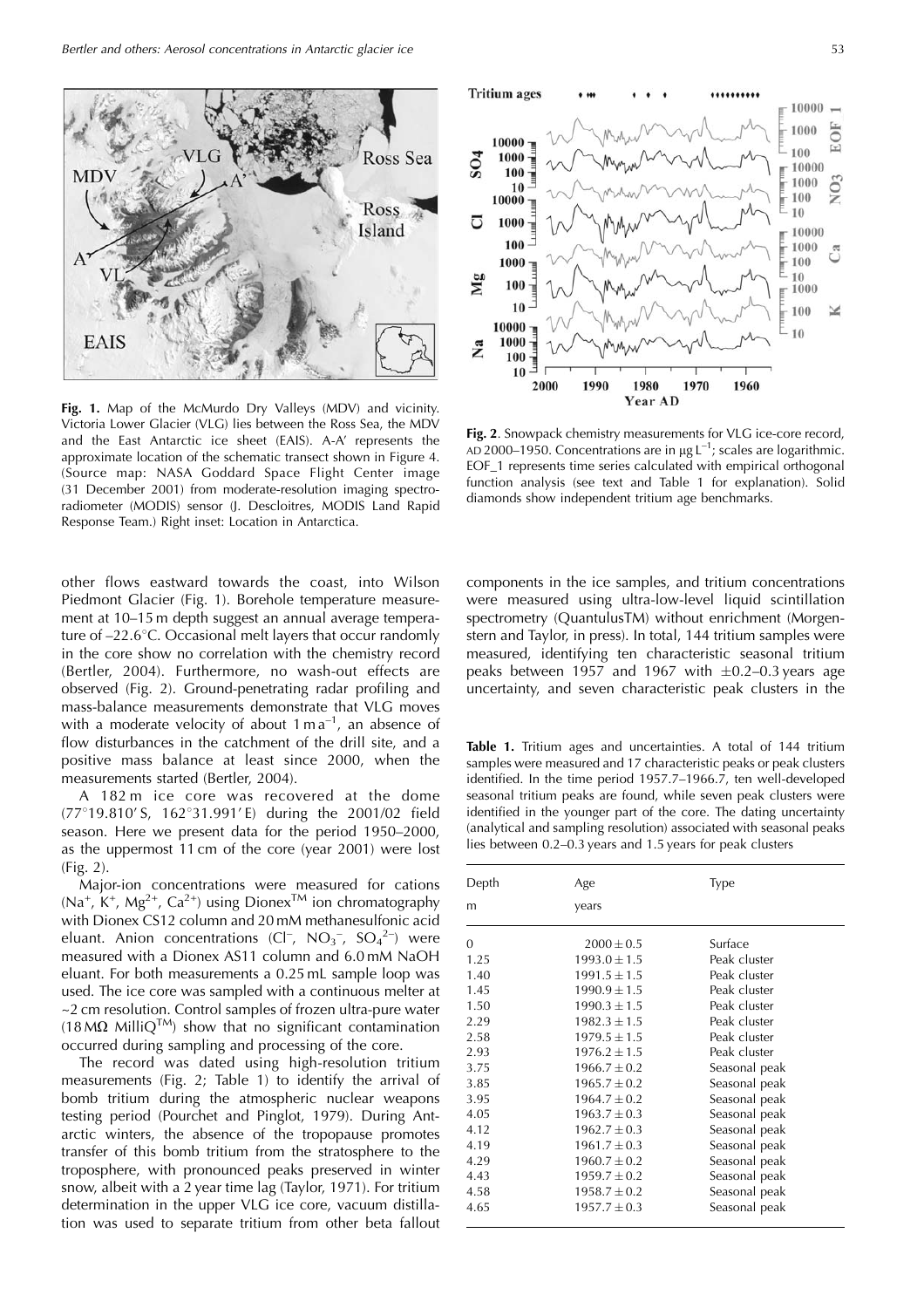Table 2. EOF analysis on VLG snow chemistry data. Total variance row in bold type represents percentage of total variance captured in the particular EOF axis. Numbers represent percentage variability of the individual species captured in the particular EOF axis

|                                 | EOF 1 | EOF 2   | EOF 3 EOF 4 |         | EOF 5   | EOF 6   |
|---------------------------------|-------|---------|-------------|---------|---------|---------|
| Total variance $78.3\%$ $7.2\%$ |       |         | $6.3\%$     | $3.9\%$ | $2.5\%$ | $1.5\%$ |
|                                 |       |         |             |         |         |         |
| Na                              | 80.4  | $-13.6$ | $-0.1$      | $-4.0$  | $-1.2$  | 0.0     |
| K                               | 74.5  | $-1.1$  | $-18.1$     | $-0.2$  | 4.3     | $-1.8$  |
| Mg                              | 86.94 | 0.7     | $-0.4$      | -4.8    | 1.6     | 5.61    |
| Ca                              | 70.7  | 20.0    | $-1.2$      | $-3.2$  | $-4.1$  | 0.9     |
| <sup>C</sup>                    | 86.8  | $-10.5$ | 0.7         | $-0.5$  | $-0.2$  | 0.0     |
| NO <sub>3</sub>                 | 80.99 | 0.7     | 0.8         | 13.3    | $-2.4$  | $-1.8$  |
| SO <sub>4</sub>                 | 68.1  | 3.9     | 22.9        | $-1.5$  | 3.4     | $-0.1$  |

younger part of the core (Table 1). Identification of seasonal tritium variability is less certain before 1967 due to coarser sample resolution in the low-density material in the upper section of the core and less pronounced seasonal peaks in the tritium precipitation. For this reason, the age uncertainty of the tritium-peak clusters increases to  $\pm$ 1.5 years. Patterson and others (2005) report on the isotope and deuteriumexcess data of the VLG ice core. While they use the same high-resolution tritium peaks before 1967, they define alternative age benchmarks for the younger part of the core, to avoid the tritium-cluster age benchmarks. These alternative ages are derived from the relationship between the VLG oxygen isotope data and Scott Base summer temperature measurements. Here we are not able to use the isotope ages, as the chemistry data have been measured on a different vertical section of the core due to loss of the original isotope samples during transport. For this reason, the depth scale of the chemistry data differs slightly from the depth scale of the isotope data. Due to the low accumulation rate at this site, the difference between the two age scales can reach 1-2 years. We therefore use the tritiumcluster ages, despite their larger dating uncertainty. Linear interpolation was used in between age benchmarks to infer the age profile. Finally, the record was resampled with annual resolution. No independent age marker is yet available before AD 1957, so we concentrate in this paper on the time period AD 2000-1957.

#### SOLAR FORCING SIGNAL IN THE ICE CHEMISTRY **RECORD**

The measured chemistry species represent 95% of the soluble ionic components of the atmosphere (Legrand and Mayewski, 1997). The chemistry signal in the VLG ice-core record shows that all species peak simultaneously (Fig. 2). The data in Figure 2 are shown on a logarithmic scale to accommodate the large amplitude of concentration variability, spanning up to four orders of magnitude. A previous study, investigating snow-pit data along a transect across the Victoria Valley (Bertler and others, 2004), confirms that during summer the air-mass input from the Ross Sea leads to high aerosol concentration in the ice-core record due to the proximity of open water. In contrast, the dominance of air masses descending from the EAIS during winter is shown to be responsible for low aerosol concentrations in the ice-core



Fig. 3. Covariance between sunspot number record and EOF\_1 time series of VLG ice chemistry record.

record, caused by the low aerosol concentration in the Antarctic interior. As seen in Figure 2, the data also exhibit covariability on interannual to decadal timescales, suggesting that the competition between the two air masses (Ross Sea vs EAIS) drives aerosol input to VLG beyond the seasonal forcing.

Each chemistry species has multiple potential sources, so variability in the ice chemistry can reflect changes in aerosol precipitation efficiency, aerosol transport and source production (Legrand and Mayewski, 1997). To capture the driving force that changes air-mass input, instead of sourcerelated changes of individual chemical species, we employ empirical orthogonal function (EOF) analysis on our dataset (Table 1). EOF analysis is used to statistically evaluate the covariance of variables in a common dataset (von Storch and Zwiers, 2002). The derived EOF axes are orthogonal to each other and hence are statistically independent.

The first EOF axis captures 78.3% of the total variance contained in the VLG dataset, with contributions of all chemical species between 68% and 87% (Table 2). This makes the EOF\_1 time series an effective representation of the aerosol input pattern to VLG, and suggests that ice chemistry concentration is largely related to atmospheric circulation patterns. If changes in the source production (e.g. changes in sea-ice cover or cyclonic activity) were the driving mechanism, we would expect the common variance in the dataset to be less (hence EOF\_1 would represent a lower percentage of total variance), as each species would show a more individual pattern. The other five axes account together for only 21.7% of total variance and potentially reflect changes in source production. EOF\_2 explains about 7% of total variance and is dominated by Na and Cl, which are negatively correlated to Ca. EOF\_3 captures 6% of total variance and is dominated by  $SO_4$ , which is negatively correlated to K. The variability captured in EOF\_4 to EOF\_6 explains, in each case, <5% of the total variance contained in the ice chemistry dataset.

We compare the EOF\_1 time series with the sunspot record, an indicator of solar irradiance (Lean and Rind, 1998). The correlation between sunspot number record and annually resampled EOF\_1 is statistically significant on the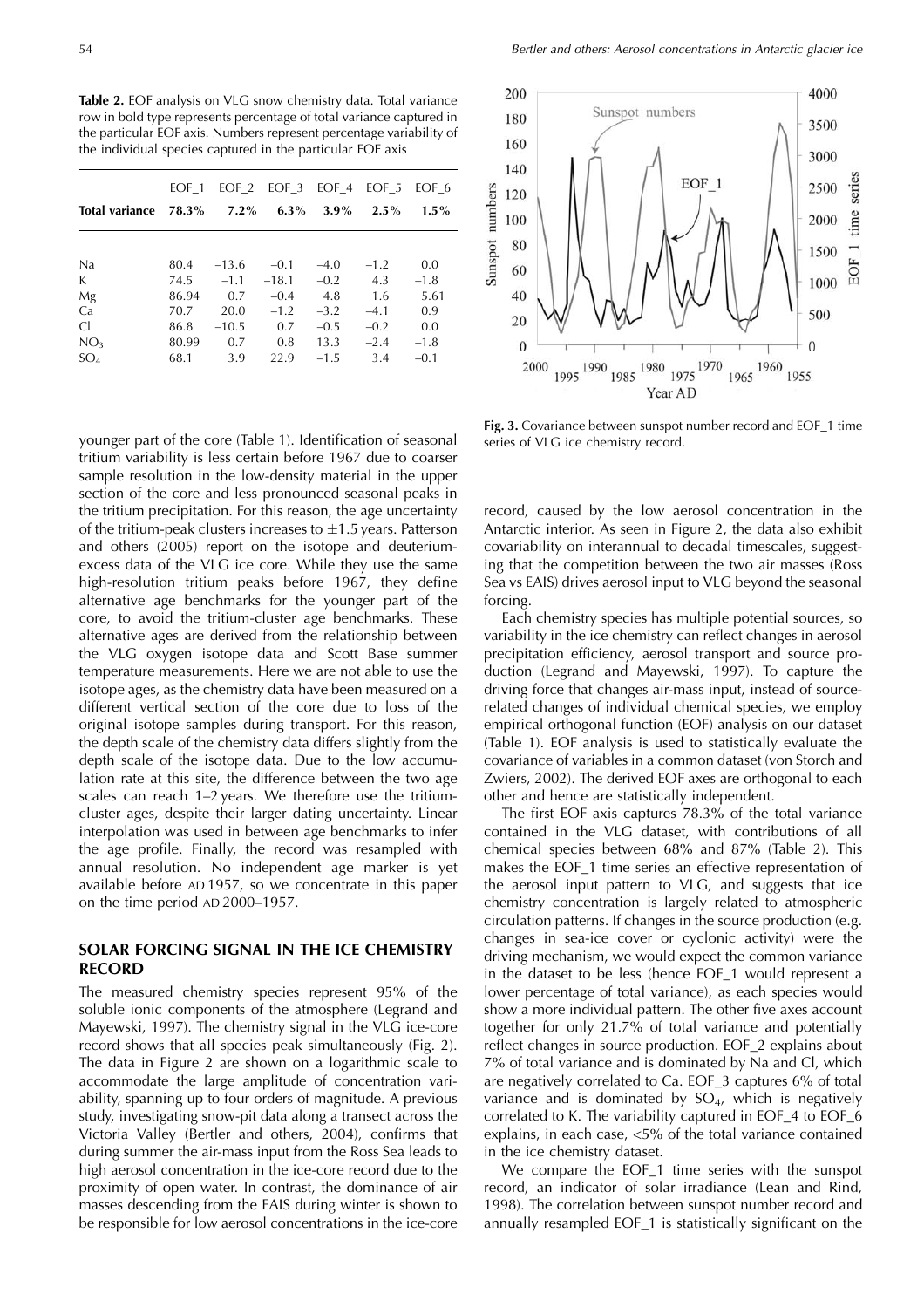

Fig. 4. Schematic model of air-mass input to Victoria Valley during (a) low solar radiation output and (b) high solar radiation output. Arrows indicate air-mass transport paths. Approximate location of the schematic transect is indicated in Figure 1 (A-A') (modified after Bertler and others, in press).

97.6% level  $(r = 0.34, df = 42, p = 0.0239$  (two-tailed). The visual comparison shows that within the dating uncertainty during periods of high (low) solar activity the EOF\_1 time series shows a bias towards higher (lower) concentration (Fig. 3). While the correlation between 1957 and 1986 appears in phase within the dating uncertainty, the latest EOF peak lags the most recent solar activity peak more than could be explained by the EOF dating uncertainty alone. One explanation for the low aerosol concentration during AD 1989 could be unusual and prolonged snow cover in the MDV. Summer snow cover would largely eliminate the albedo difference between the MDV and the EAIS, and hence the influence of solar activity on the regional atmospheric circulation pattern. However, a record with better age control is needed to substantiate this hypothesis due to the larger age uncertainty in this part of the VLG record

In general, an empirical approach does not imply a cause-response relationship. In order to argue that the similarities observed in Figure 3 are not coincidental, the forcing mechanism has to be understood.

#### SOLAR ENERGY PATHWAY IN VICTORIA VALLEY

Sunspot numbers are an indication of solar irradiance, though the VLG chemistry record has been shown to be sensitive primarily to the radiation that reaches the Dry Valleys surface once it has passed through the atmosphere (Bertler and others, 2004). Sunspot activity influences certain wavelengths of the solar radiation spectrum more than others. While the 11 year cycle changes the intensity of ultra-shortwave frequencies by up to five orders of magnitude, the longwave output varies by less than one order of magnitude (Lean and Rind, 1998). Most of the ultrashortwave radiation (ultraviolet and extreme ultraviolet) is absorbed or reflected by the upper atmosphere. Consequently, solar radiation that penetrates the atmosphere and reaches the MDV surface comprises only a small portion of the ultraviolet spectrum but most of the visible and infrared wavelengths. Those lower frequencies (visible and infrared) are relatively less affected by sunspot activity (Lean and Rind, 1998). Notwithstanding the observed covariability between the sunspot record and the EOF\_1 axis of the aerosol chemistry data (Fig. 3), it seems unlikely that solar variability can cause such a strong effect in the regional atmospheric circulation pattern. This leads to the question,

how can the small change in received energy due to solar variability affect aerosol deposition in the MDV?

As described earlier, large seasonal changes in the MDV radiation budget create a strong seasonal signal in aerosol deposition at VLG. We propose that times of low solar radiation output (low sunspot number count) are similar to the 'winter' circulation pattern, albeit subdued and averaged over years (Fig. 4a), and high solar radiation output creates 'summer'-like air-mass input (Fig. 4b). The assumption is that while the high-albedo ice sheet is relatively insensitive to the slight changes in solar energy output (>90% of the energy is reflected), the dark, solar-energy-absorbent dry valleys are more sensitive to these changes  $(>70\%$  of the energy is absorbed). In consequence, while the atmospheric circulation at the EAIS does not change detectably, providing the gravitational airflow regardless, Victoria Valley is more likely to create a slightly stronger (deeper) low-pressure system during higher solar output, which in turn enhances airflow from the Ross Sea across VLG and weakens the influence of EAIS airflow. While this change in prevailing wind direction at VLG is a small forcing, the effects in the ice-core record are profound due to the strong contrasts of the two competing air-mass sources: the EAIS with low aerosol concentration and the Ross Sea with up to four orders of magnitude higher aerosol concentrations. It is important to note that the assumption of detecting this relatively small change in the terrestrial energy budget in VLG ice is not due to a temperature change, but rather to the different radiative forcing caused by strong albedo differences in the region that switch between two very different airflows: 'EAIS mode' (Fig. 4a) and 'Ross Sea mode' (Fig. 4b). Thus, it is their different absorption properties, and not an absolute temperature change in the region, that make the MDV sensitive to the small energy change caused by solar variability.

#### **CONCLUSIONS**

Ice chemistry data from the VLG suggest that, at least for the last 50 years, aerosol deposition in the MDV has been sensitive to solar variability. We argue that the sensitivity is caused by strong albedo differences between ice-free valleys and the EAIS. However, more research is needed to investigate further direct forcing pathways, as well as indirect and feedback mechanisms, such as snow and cloud cover. Nonetheless, based on this gradient, solar activity might also be important on a larger, regional scale, where